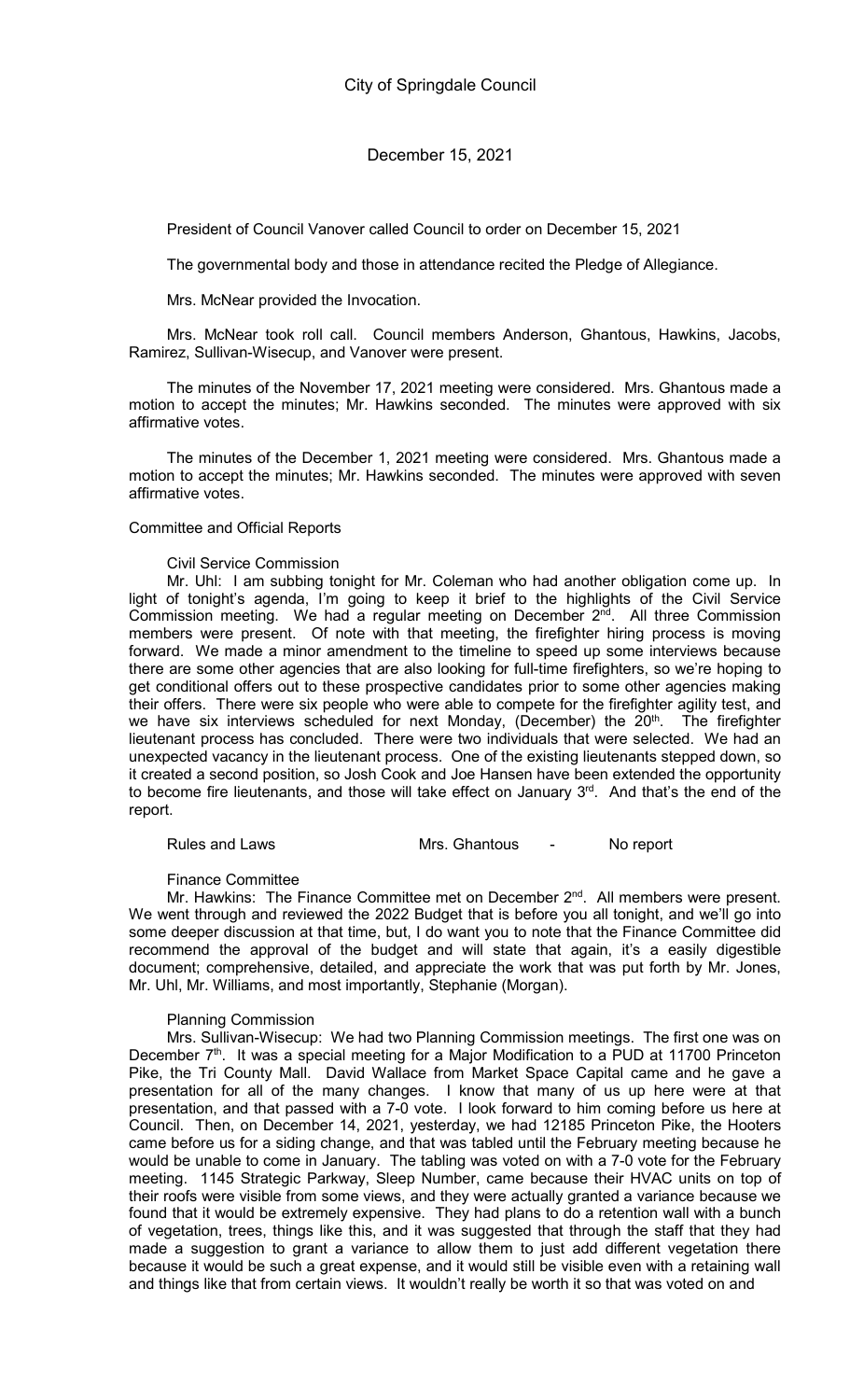Mrs. Sullivan-Wisecup (continued): granted with a 7-0 vote. Finally, we had 55 Progress Place; a Zone Map Amendment from Industrial to GB (General Business); that was voted 7-0 and that was for Quick Trip gas station. It used to be a doctor's office (Tri-Health) and they also had a development plan that was approved with a 7-0 vote and I am excited for that to come before Council as well. They do a lot of great things at Quick Trip and I'm excited for you guys to learn about it. I don't want to steal any of their thunder. They do amazing things for the community, and for everybody in general and I'm really looking forward to them coming and presenting for you guys.

Mr. Anderson: Just a question on the Sleep Number item. You had mentioned that Planning Commission had granted a variance. I've never heard of that being done through Planning (Commission). Was it a Minor Modification to the PUD and that's what was done? How do you do a variance inside of Planning (Commission)?

Mrs. Sullivan-Wisecup: That's what it was. It was a Minor Modification to the PUD.

Mr. Anderson: This was a Minor Modification to the PUD?

Mrs. Sullivan-Wisecup: Yes.

Mr. Anderson: Not a variance?

Mrs. Sullivan-Wisecup: They were calling it a variance last night when they were talking about it, they were calling it a variance to the PUD for simplification of what we were doing because of modifying what we have already modified within the PUD.

Mr. Anderson: So, that Minor Modification, just the Council members say that it's a minor change and it's handled inside of Planning, but it's not a variance, it's a change to the PUD.

Mrs. Sullivan-Wisecup: Correct. Yes. And, it's only, I also want to be very clear, that's it's only for that particular building that we have granted this that it does not extend to the other buildings for their HVAC units. It's only for that one because of the fact that it sits down lower than the other buildings, so, we're not saying that the other buildings don't have to have shielding from their HVAC units on top of their buildings, it was just for that particular building because of the way that they are set down below and back from the others.

Mr. Anderson: So, it's a unique situation for that.

Mrs. Sullivan-Wisecup: Correct.

Mr. Anderson: They're getting ready to build more units. Those units will still have shielding?

Mrs. Sullivan-Wisecup: Yes.

Mr. Anderson: Okay. Thank you.

President Vanover: Just for those that (might not know), it is the large building; on the plans it was building three, and Crescentville Road sits probably about 15 to 20 feet above it, and, quite honestly, there's really no way because even if you catch, because there are, I think I counted 13 or 14 units up there. If you catch the ones closest to Crescentville Road, you're going to see the back side and it's visible all along that point, and I was wondering how they were going to accomplish that, and probably this is the best solution.

Mrs. Sullivan-Wisecup: It really is.

President Vanover: I'm glad to hear that.

Mr. Ramirez: A note on that, I think it was \$550,000 for that wall, and it wasn't going to accomplish much, and, as Mr. Riggs had stated too, it was actually cause additional problems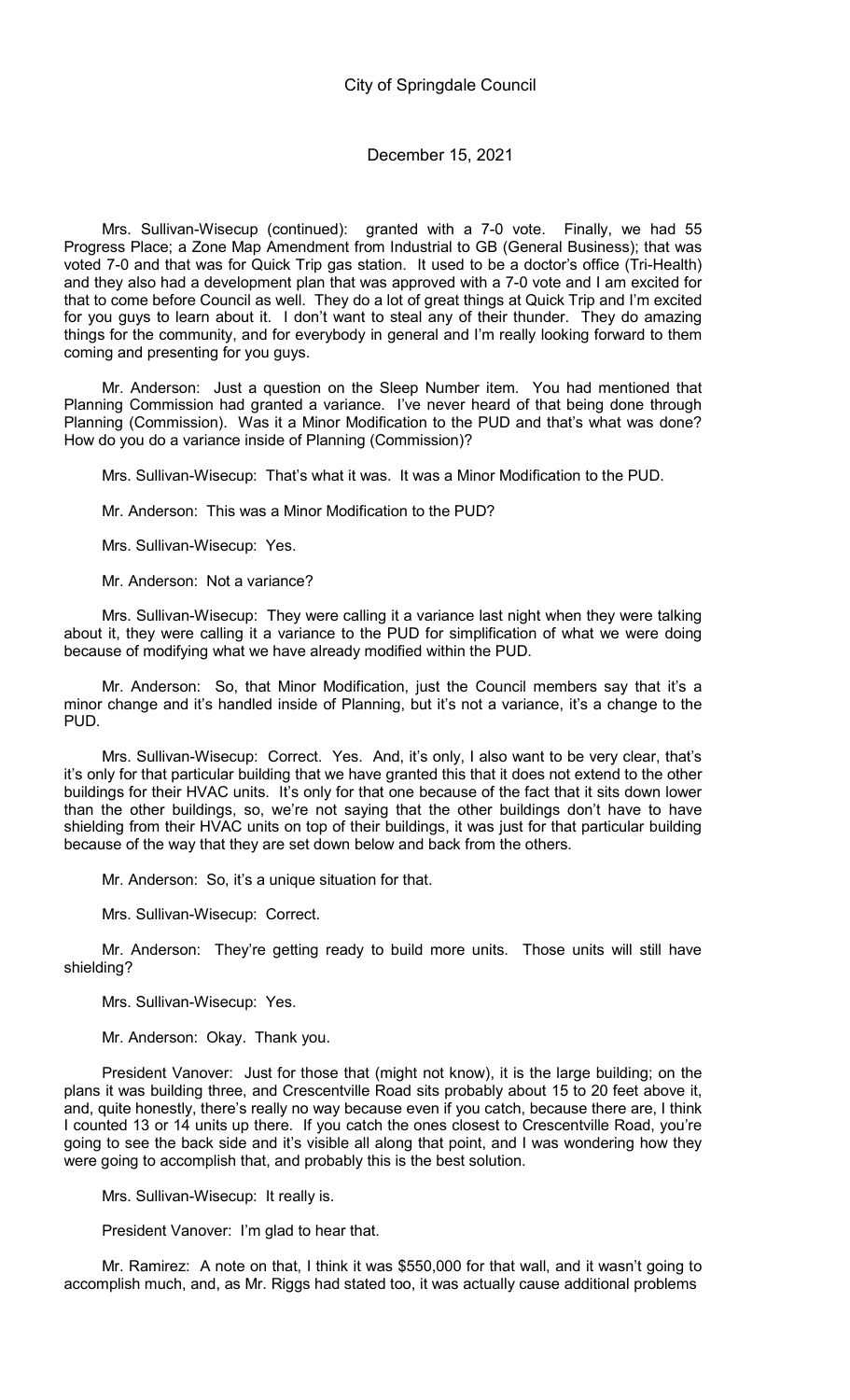Mr. Ramirez (continued): with water runoff because it would be falling further down. So, it was a good move to allow them to skip the shielding. One other thing, I was happy to see that we had a number of Council people here for the Tri County Mall presentation and it was nice to see that members were really involved and wanted to know what was going on and that was good to see as well. That's all I have.

|--|--|

BZA Mrs. Ghantous - No report

#### Board of Health

Mr. Jacobs: Board of Health met on December 9<sup>th</sup>. The Health Commissioner reported that inspections are nearly complete for Panda Express and the Five Guys restaurants. Arby's, and the former Boulevard known as The Bully are still works in progress. Viet Hua on Kemper Commons is still under construction, La Michoacana Dulceria still has some work to do. Three regulations were passed unanimously. They were all fee adjustments for licensing for restaurants, hotels, pools, and spas. That keeps the City on par with other communities. The Commissioner updated the Board on the search for a replacement for the resident sanitarian. That is ongoing. Ella Jergens retired after 18 years of service to the City. Also, the City is continuing to work its way through the State accreditation process which is quite rigorous. The City is about 90% finished, but the last 10% is going to be a bit of a climb. The Commissioner is confident that they'll complete it, but, there is still some work to do there. The Public Health Nurse gave her report and, as most people are aware, the pandemic is not over. The City's vaccination rate is higher than overall state numbers, but within the zip code, cases and hospitalizations are trending up, and the nurse recommends that people get their boosters if they're eligible, and I think the CDC just dropped that to 16. There was an update on doses given. Fifty doses were given in the City during the month of November. They gave doses offsite at the elementary schools, and the Cincinnati Center for Autism, and just to remind folks that clinics are each Thursday at the Rec Center from 9:00 a.m. until 12:45 p.m. and if you're interested, just call (513) 346-5725. The last recommendation was that flu numbers are on the rise as well, especially among younger folks, and there's still time to get a flu vaccine as we enter the holiday season. Unless there are any questions, that concludes my report.

Capital Improvements Mrs. Ghantous - No report

#### O-K-I

Mr. Anderson: The OKI December meeting was cancelled. The only item is that we do need to fill that seat tonight for next year. Thank you.

Mrs. McNear: I just wanted to notify everyone that I did receive the OKI letter. Normally, I get it in the mail, but I did get it from my cohort to the side here the other day, so we do have to appoint someone to OKI again for the next year's term, so if you would like to address that now, or later in the agenda is up to you.

President Vanover: We're going to do it later because we're going to do other Council (appointments) like BZA and Planning

Mrs. McNear: Alright thank you.

President Vanover: But I've got it in the packet here.

Mrs. McNear: Okay, great. Thank you.

President Vanover: Thank you.

#### Mayor's Report

Mayor Webster: Just wanted to give you a preliminary report on our SOS activities. We had a fantastic season up to this point. The one thing I really wanted to talk about is the Santa Run that took place on December 4<sup>th</sup>. I know several Council people here participated in that. We really appreciated your participation. It looks like preliminarily, we might have a couple of bills outstanding, but, it looks like we netted about \$1,475 from that event. We had two corporate sponsors, plus the \$15 per head, and I think they had 90 some odd people, 99 people registered for that, so, that was really great. I think everybody really enjoyed it. Elizabeth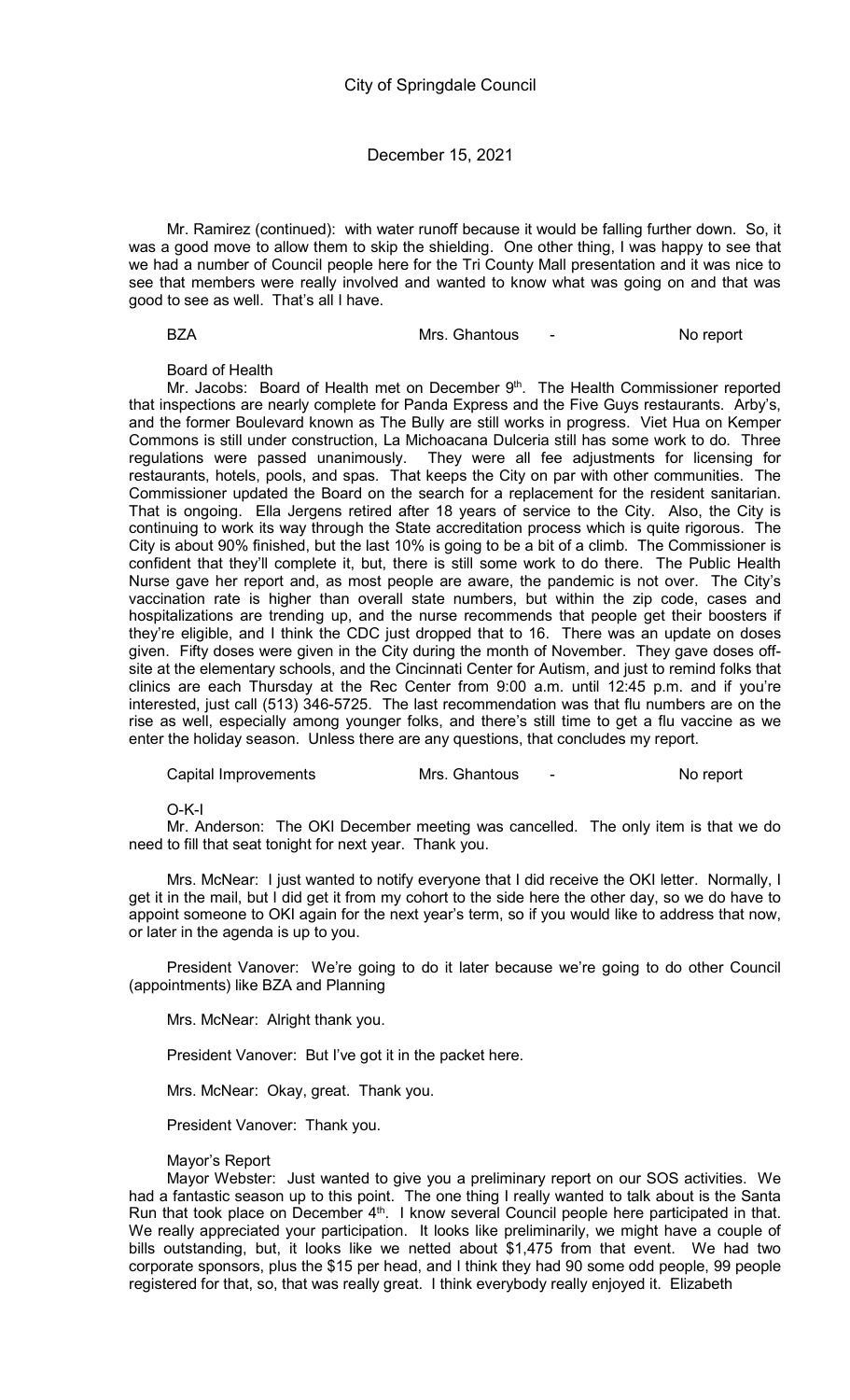Mayor Webster (continued): Johnson, Charlie (Wilson) and his staff put on a show down there, and they did a great job with that. So, anyway, that really went a long way towards helping us with the SOS funding for the year. We had, our goal was to have 100 families, and it looks like we had 89 families, and we also had another 20 children that got to go out and Shop with a Cop. They did that on two nights. I understand the last night I think is this evening, and one last week, so, ten each time. So, altogether, if you add those to the 89, it gives us 109 and that's compared to combined amount last year we had 92. So, I think we really grew the program this year, and I just can't say enough, not only to about the community, the outpouring of support from individuals. It seems like every year we get more and more support from the corporate community, we had some manufacturing, one of the manufacturers came through and totally funded the Shop with a Hero program this year. We had one of the new businesses that just started three or four months ago, a little restaurant here in town and all of the sudden they came up with \$500 for a donation. So, we had several donations like that. We had one foundation that gave us a substantial donation. So, we did very, very well. We'll certainly be able to fund all of these families and also our scholarship program which is a new program. In 2022 this will be the first time we've awarded scholarships and you'll hear more about that as we go along, but we're very proud to be able to introduce that as another benefit. All in all, I'd like to thank everybody; corporate, retail, people on the dais here, anybody that participated in the Santa Run, or any other activity. We appreciate it. Thank you very much. That's all I have.

President Vanover: Thank you sir.

#### Clerk of Council/Finance Director

Mrs. McNear: I don't have a report this evening, but I will have an update at the subsequent meeting. Thank you.

| Administrator's Report | Mr. Jones | $\sim$           | No report |
|------------------------|-----------|------------------|-----------|
| Law Director's Report  | Mr. Braun | $\sim$ 100 $\mu$ | No report |

## Engineer's Report

Mr. Riggs: We'll start with the Community Center Reroofing Phase II. So, the good news is that the skylights are in the United States now. (Laughter) The bad news is one was damaged during the unloading. So, but that replacement panel could be shipped by air, so we don't have to wait as long. We're still expecting them to be on site in January, and wrap up everything in February, so it's been a long time coming on this project, but, we're getting there. The East Crescentville Road Improvements Project; actually, Butler County is hosting a prebid meeting on January  $4<sup>th</sup>$  for a January  $11<sup>th</sup>$  bid opening. The Northland Boulevard Construction Project; we're making our final right-of-way submission by January 14<sup>th</sup>. And, the State Route 747/Princeton Pike Curb Replacement Catch Basin Repair Project. We're wrapping up final plans and specs this week. It goes to bid advertisement on January 5<sup>th</sup>, and for a January 26<sup>th</sup> bid opening. The East Kemper Road CSX Railroad Bridge Repair Project; we're still waiting on CSX to get their review comments, but we submitted basically final plans so we believe that comments are going to be minimal, and we're expecting to wrap up plans in January and go to bid in February of next year. The Ross Park and Chamberlain Park Bridge Repair Project; Public Works issued a purchase order to forward development for the Ross Park Bridge Repair. They're expected to begin work in February. There was another project added to this list. It's something that's being managed by the City of Fairfield; it's the State Route 4 Urban Paving Project. They actually submitted Stage 3 plans to ODOT (Ohio Department of Transportation) on November  $12<sup>th</sup>$ , and final plans are expected to be completed in April of next year, and that bid opening will likely be in January or February of 2023. That's all I have.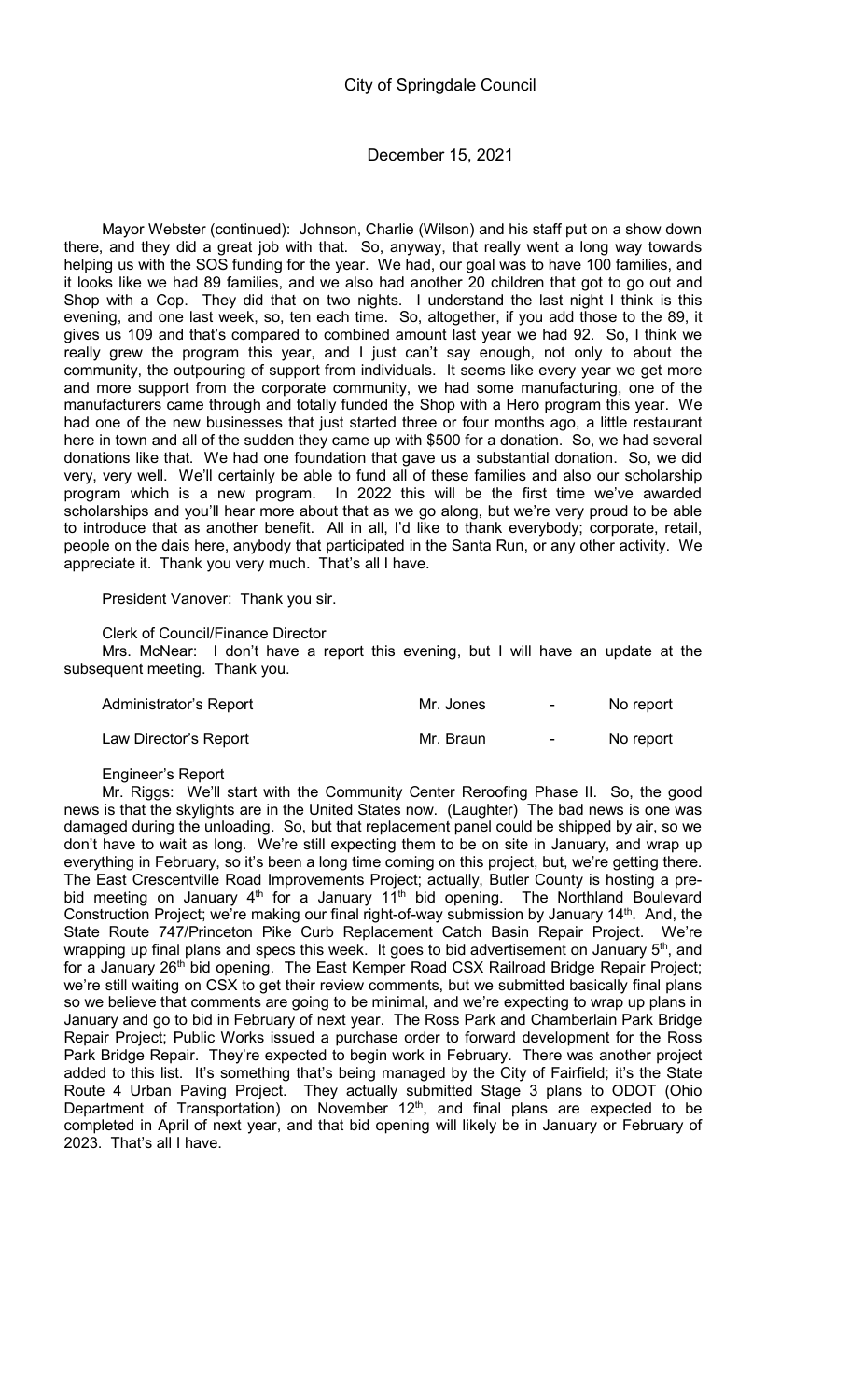Comprehensive Plan

Mr. Kuchta: Very brief report. I am in possession of the draft plan which is 111 pages. I think it looks great. I think everybody is going to be pleased with the overall product. I think we're on schedule for an open house in the second half of January. Public comments the second half of January, with final presentation and readings and adoption in February of the plan. Thank you.

#### **Communications**

Mrs. McNear: I do have one letter from Duke Energy dated November 29<sup>th</sup> from Amy Spiller who is the State President for Ohio and Kentucky. Now this is a first that I've ever read from Duke Energy, but the letter is to inform us that Duke is submitting an application to decrease rates of approximately \$750,000. Now, before you get excited that there's going to be a big change, it's going to reduce residential customer's bill by \$.09 a month. If anyone is interested in reading the rest of this, it will be on file in my office. Thank you.

President Vanover: Merry Christmas.

Mrs. McNear: Can even buy a stamp for \$.09.

Communications from the Audience - None

#### Presentation of 2022 Budget

President Vanover: Mr. Hawkins, Administration, we're going to turn the floor over to you.

Mr. Hawkins: You all have before you the Springdale 2022 Budget. And, before we go through that Department by Department, chapter and verse, I just want to open up comments from the Administration, Mr. Jones, if you have anything you want to speak to before we get started. I will say, again, just appreciate the work and effort from the Administration. I know all the Directors from the different departments and the time and energy and effort that goes into it to give us a document like this that is very easy to go through and digest and understand what's going on, so, appreciate that.

Mr. Jones: You're welcome, and with that I'll say, "No comments". Thank you.

Mr. Hawkins: We will go through, and, as you guys see the initial letter from Mr. Jones, you see sort of where we are right now with the impact from some of the CARES Act and funding we have that put us into a position initially right now with carryover that's significant, but you also see we're going to have some challenges going forward with regard to some estimated decreases in revenue potential. So, as we go through, we will start with the Police Department.

| <b>Police Department Budget</b> | No questions/concerns |
|---------------------------------|-----------------------|
| Fire Department Budget          | No questions/concerns |
| <b>Health Department Budget</b> | No questions/concerns |

Mr. Hawkins: You'll notice with regard to Police and Fire, we're not going to bring in any vehicles this year, which is something that's a little different from years past.

Parks and Recreation Department Budget The Concellent Recreation Sconcerns

Mr. Hawkins: You'll see there's some significant cost with regard to making some repairs regarding the Rec Center there.

| <b>Building Department Budget</b>     |   | No questions/concerns |
|---------------------------------------|---|-----------------------|
| <b>Waste Collection Budget</b>        | - | No questions/concerns |
| <b>Public Works Department Budget</b> | - | No questions/concerns |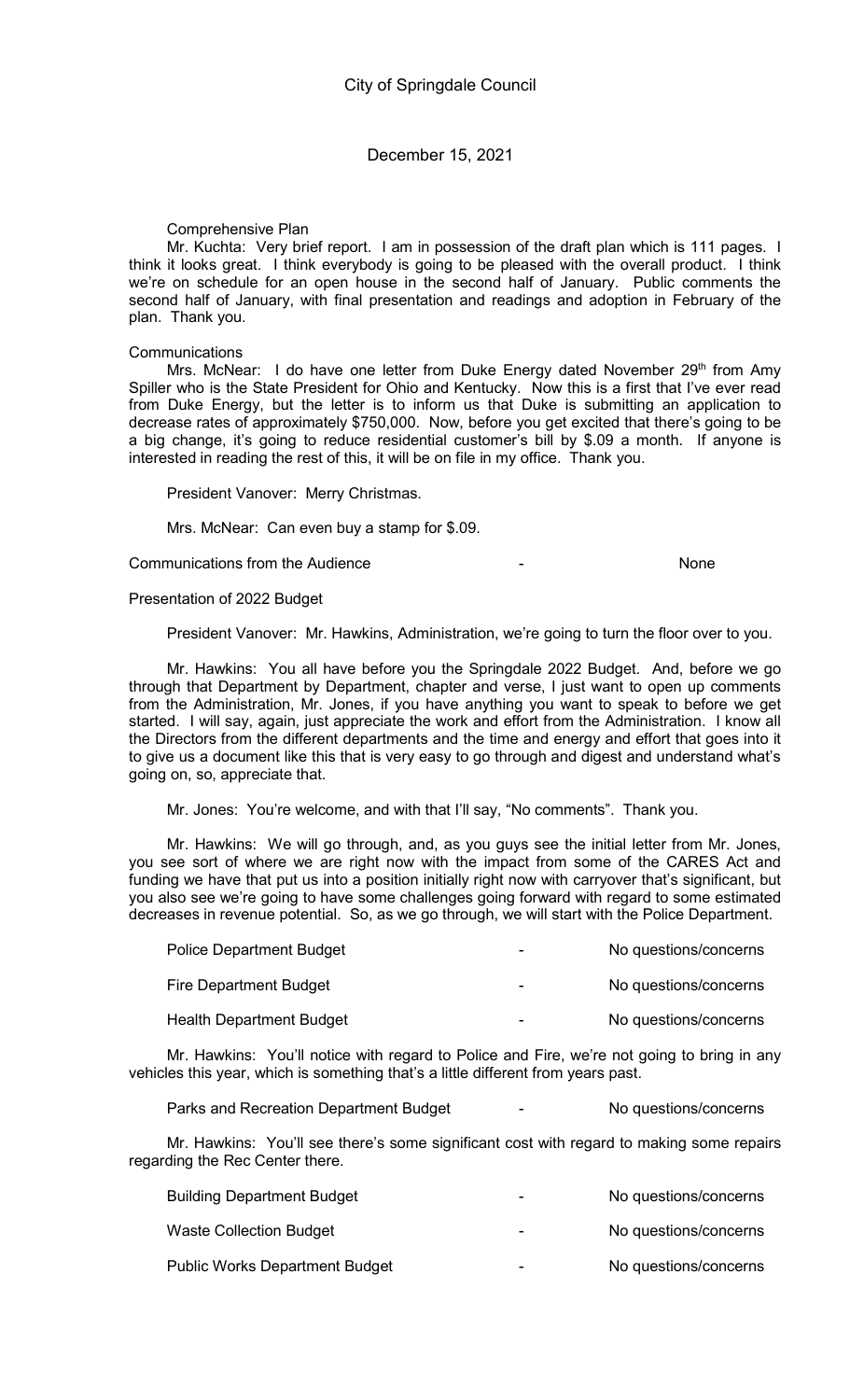| <b>Administrative Office Budget</b>           | No questions/concerns |
|-----------------------------------------------|-----------------------|
| <b>Economic Development Department Budget</b> | No questions/concerns |
| <b>Finance Department Budget</b>              | No questions/concerns |
| Legislative Body Budget                       | No questions/concerns |
| <b>Other Commissions Budget</b>               | No questions/concerns |
| <b>Tax Department Budget</b>                  | No questions/concerns |
| <b>General Administration Budget</b>          | No questions/concerns |

Mr. Hawkins: You can see some significant building and maintenance repairs listed there.

| <b>Transfers and Advances Budget</b>             | No questions/concerns |
|--------------------------------------------------|-----------------------|
| <b>Adult Sports Fund Budget</b>                  | No questions/concerns |
| <b>Street Maintenance Budget</b>                 | No questions/concerns |
| State Highway Improvement Budget                 | No questions/concerns |
| <b>Grants Fund Budget</b>                        | No questions/concerns |
| <b>Court Computerization Budget</b>              | No questions/concerns |
| Springdale Youth Boosters Fund Budget            | No questions/concerns |
| <b>Commerce Park TIF Budget</b>                  | No questions/concerns |
| Drug Law Enforcement Budget                      | No questions/concerns |
| Law Enforcement Budget                           | No questions/concerns |
| <b>DUI Fund Budget</b>                           | No questions/concerns |
| Law Enforcement Training Fund Budget             | No questions/concerns |
| <b>Insurance Trust Fund Budget</b>               | No questions/concerns |
| Health Insurance Trust Fund Budget               | No questions/concerns |
| <b>Street Improvement Operations Fund Budget</b> | No questions/concerns |
| <b>Street Improvement Debt Fund Budget</b>       | No questions/concerns |
| <b>Capital Improvements Fund Budget</b>          | No questions/concerns |

Mr. Jones: Mr. Hawkins, I'd just like to point out for those in the audience who are listening, that this is a 218 page document and Council has had the opportunity in advance to provide us with questions, so I think a lot of those have been asked and answered and we appreciate that. It gave us a chance to address them prior to getting here this evening. The other thing we do is we work closely with the Department Heads and then actually Stephanie Morgan puts the final notes together on it, but there's very detailed budget notes on each and every subject matter that Mr. Hawkins is going through, so a lot of those questions that may arise have already been answered or have been answered by Council members contacting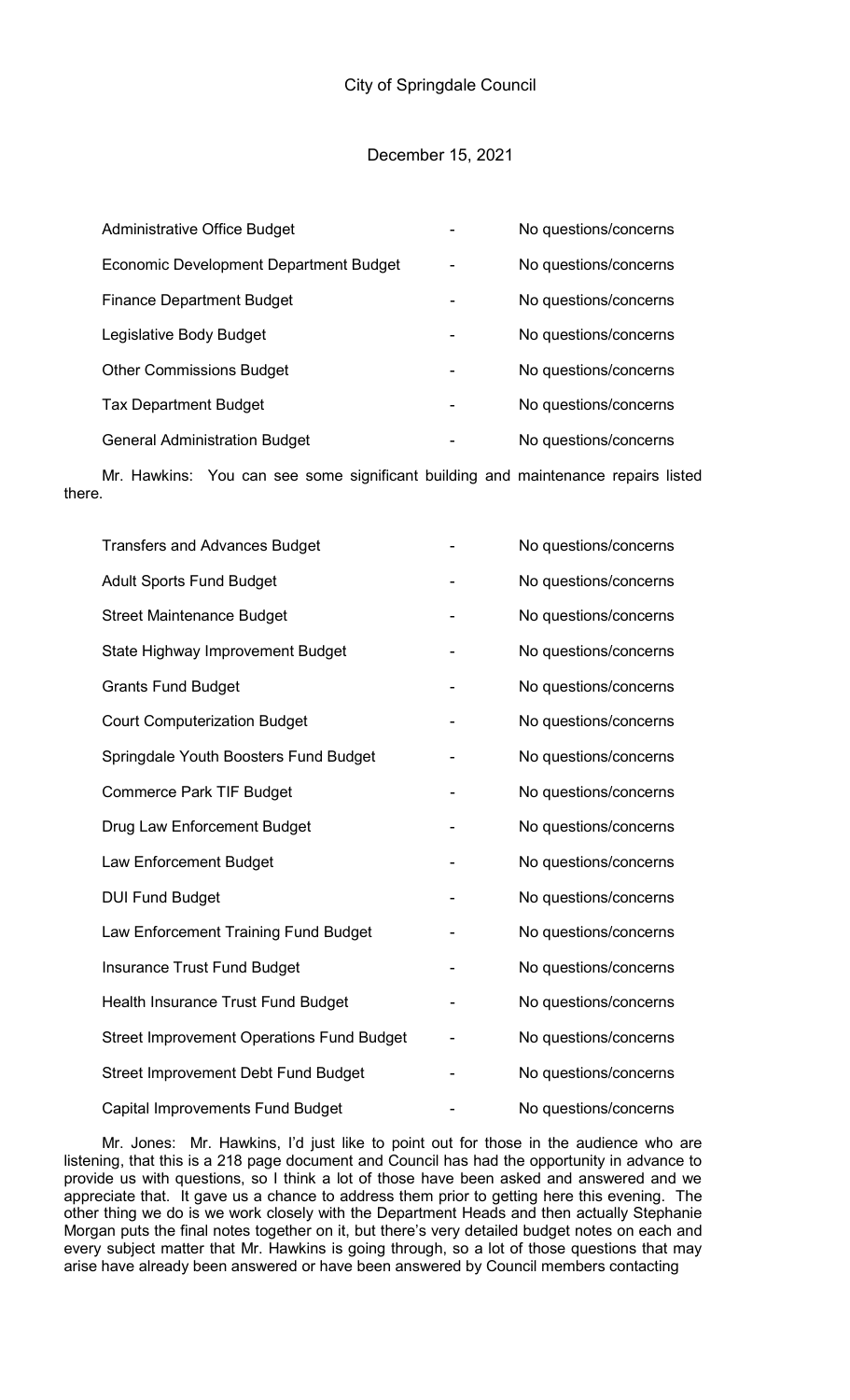Mr. Jones (continued): us, so it really makes the process smooth here tonight, but I thought if perhaps someone is listening like, "how are they not asking any questions?" A lot of them have been already answered. I just thought I'd share that.

Mr. Hawkins: Thank you.

Mrs. McNear: In addition to the comments from Mr. Jones, the Finance Committee has also met already too and went through this document page by page, so a lot of the other questions that we may have had have also been answered in advance. Thank you.

Mr. Anderson: And to be clear, after this is approved, assuming it is, it will still be posted on the website as an electronic link so that anybody that wants to review the detail in those and the metrics each department uses, that's available for anyone in the public to get and the notes I find especially useful in each section because it highlights what's being purchased or intended. It talks a lot about the plans, which is why I find this budget and this approach each year to be very effective. But that is available publically. It's not out yet. It's going to be after it is approved that it will be posted and that's on the Finance page on the Springdale site. Thank you.

Mr. Hawkins: Thank you.

| Residential Recycling Fund Budget | - | No questions/concerns |
|-----------------------------------|---|-----------------------|
| Tri-County Mall TIF Fund Budget   | - | No questions/concerns |

Parks and Urban Forestry Fund Budget

President Vanover: Just a quick question there. Administration, I see that State of Ohio has deemed those God forsaken pear trees as an invasive species. Do we have any idea how big an impact we're going to have because I know we've got some out there?

Mr. Jones: Public Works, we had several folks within their department that specialize in that and some of that training. We knew those trees were going to be an issue and that's part of the reason why we started this process of replacing them in our downtown so, it's not going to be overnight, but you're going to slowly start to see them removed and we've talked about should they be trimmed, should they be replaced; they're coming out. Those will be addressed in the near future.

President Vanover: Well, there's no tears on that one from me, because there's plenty of Mother Nature's revenge out there to counter any of that.

| Northwest Business Center TIF Budget | No questions/concerns |
|--------------------------------------|-----------------------|
| <b>Unclaimed Monies Fund Budget</b>  | No questions/concerns |
| <b>OBBS Assessment Fund Budget</b>   | No questions/concerns |
| Fire Insurance Proceeds Fund Budget  | No questions/concerns |
| <b>Revenues</b>                      | No questions/concerns |

Mayor Webster: Mr. Hawkins, good job. That's less than 20 minutes.

Mr. Hawkins: It's a record.

Mayor Webster: It brings back a lot of memories. I can remember some of the first budgets we passed in the City. They were like two or three pages long. We only had about six departments and each department had three accounts. We had a personal services account, we had an operations/maintenance, and capital improvements. So, three times six, we had 18 line items versus all of this. We had no explanations, we showed up with a couple pieces of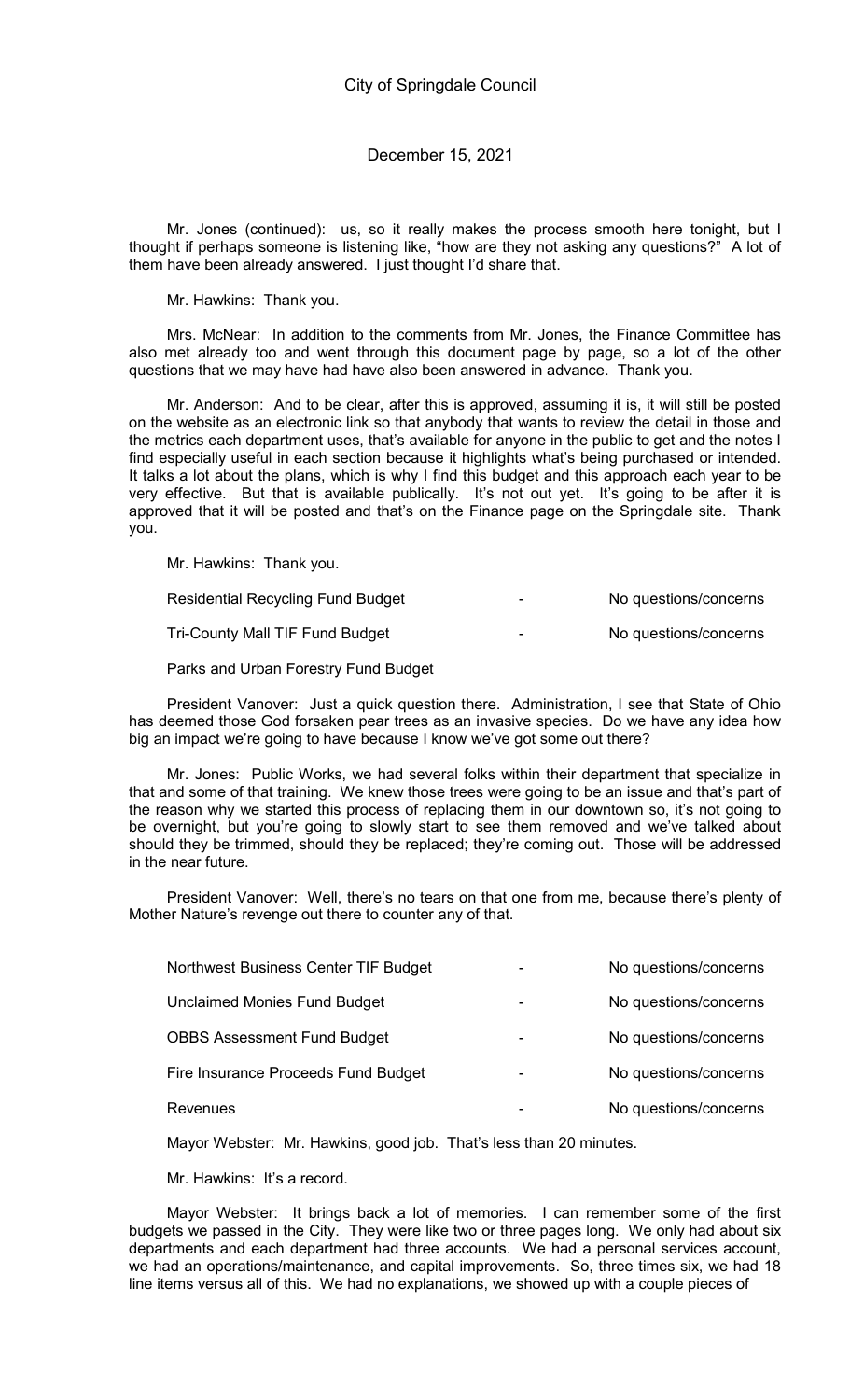Mayor Webster (continued): paper, and we distributed those. That's the way we managed the finances back then. So, we've come a long way, but, anyway, back then we could probably get through the budget in 20 minutes, but this has got to be a record setting performance. So, good job of getting through this. But I really would like to take this opportunity to say that if you hear this loud boom in the City, you're going to hear the collective sigh of relief that you're going to hear from these two guys here (addressing Mr. Jones and Mr. Uhl), and Stephanie Morgan, and Jeff Williams back there in the back row that the budget is finally over with for this year, and these guys and girls start working on this thing in August, so, it's four months of this thing hanging over their heads. They know they have to get it to the Finance Committee, get it to Council, blah, blah, blah, and so I'm sure, like I said, it's a collective sigh of relief that you're hearing that this thing is over with and they've done just an absolutely marvelous job of this. I think the budget letter itself is three and one half pages. Several years ago that was 31 pages long. Needless to say, nobody read it. If anybody read it, they didn't understand it. So, I think it's clear, concise, to the point, and so John (Jones), Brian (Uhl), and Stephanie (Morgan), you have done an absolutely marvelous job with putting this budget together and we appreciate your support of it. Thank you very much.

Mr. Ramirez: I also want to echo the great job that, I'm on Finance with Mr. Hawkins. They made our job so easy. We went through this whole budget and we did not have to make one change. We did every line item and the way Stephanie (Morgan) lays it out, it totally explains what each expenditure involves, and it just made it so easy on us, which, by the time we get here, everything is resolved and there aren't any questions to really ask. But, again, I appreciate the work that Administration and Stephanie's hard work assembling this. Thank you.

## Ordinances and Resolutions

# Ordinance No. 44-2021

ADOPTING A SUPPLEMENTAL APPROPRIATION/ESTIMATED RECEIPTS ORDINANCE TO MAKE APPROPRIATIONS FOR CURRENT EXPENSES AND OTHER EXPENDITURES AND ADJUST ESTIMATED RECEIPTS FOR THE CITY OF SPRINGDALE, OHIO FOR THE FISCAL YEAR ENDING DECEMBER 31, 2021

Mrs. Sullivan-Wisecup made a motion to adopt Ordinance No. 44-2021; Mr. Hawkins seconded.

Ordinance No. 44-2021 passes with seven affirmative votes.

Mr. Anderson: Sorry, just to be clear, was this a second reading for this is why we acted on it? Because it doesn't have the emergency clause. It doesn't need it since it's a financial ordinance? Resolutions don't. So, because it's financial, it's not required?

President Vanover: Right.

Mr. Anderson: I just wanted to make sure that's right.

President Vanover: Right.

Mr. Anderson: Okay. That is right?

President Vanover: Right.

Mr. Anderson: Thank you.

# Ordinance No. 45-2021

ADOPTING A TEMPORARY APPROPRIATION ORDINANCE FOR THE PERIOD JANUARY 1, 2022, UNTIL THE FISCAL YEAR 2022 APPROPRIATION PERMANENT ORDINANCE IS ADOPTED BY CITY COUNCIL

President Vanover: Again, since this is a fiscal ordinance, we can act upon it this evening.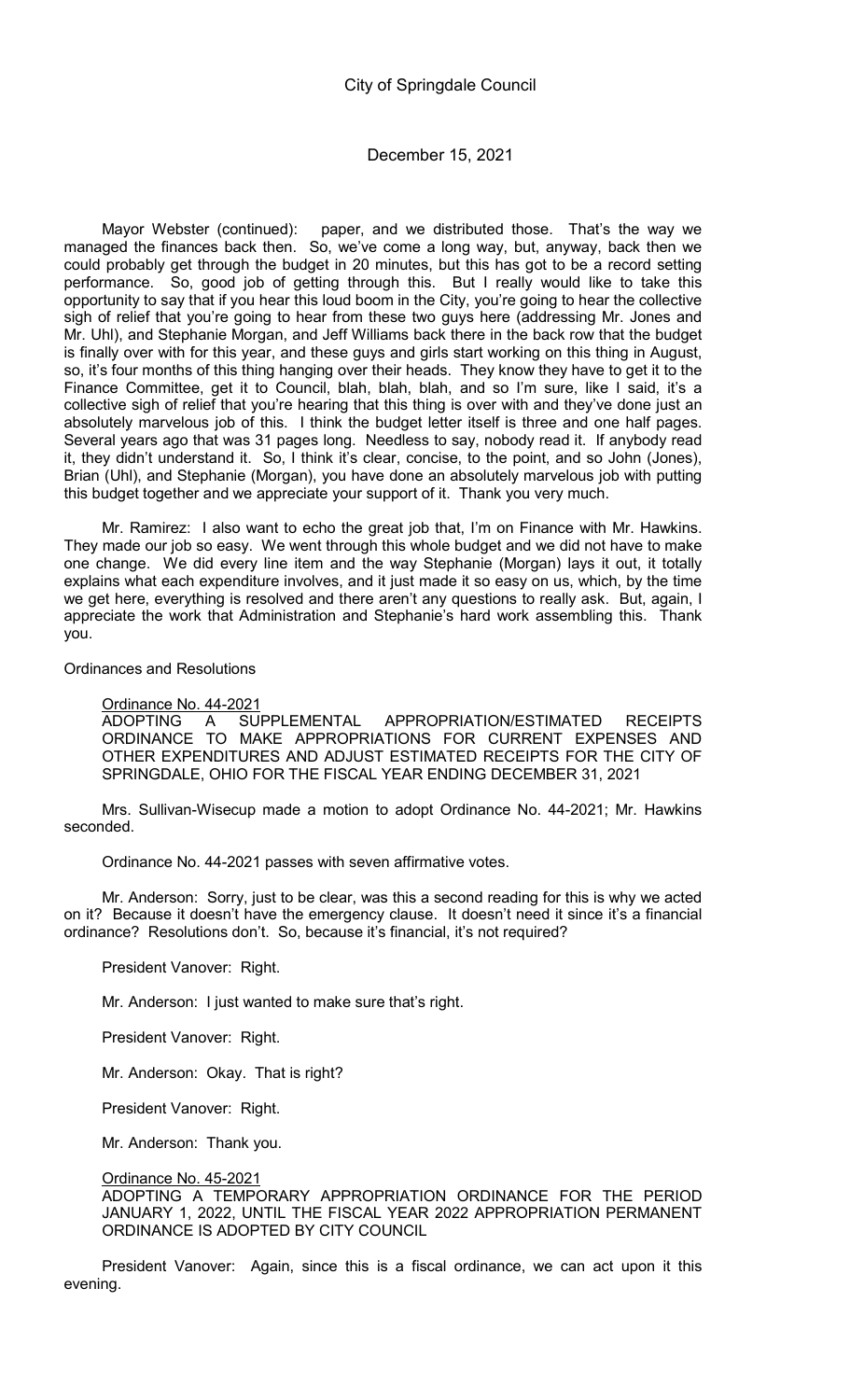Mrs. Ghantous made a motion to adopt Ordinance No. 45-2021; Mrs. Sullivan-Wisecup seconded.

Ordinance No. 45-2021 passes with seven affirmative votes.

# Ordinance No. 46-2021

AN ORDINANCE AMENDING ORDINANCE NO. 52-2020 TO PROVIDE FOR WAGE INCREASES FOR CERTAIN CITY EMPLOYEES AND DECLARING AN EMERGENCY

Mr. Hawkins made a motion to adopt Ordinance No. 46-2021; Mrs. Ghantous seconded.

Mr. Jones: As you can see here, we're asking for a two percent increase for the staff members outside of the unions, as you were well aware, the unions, both Fire and Police are covered by contracts so those are negotiated separately, and something that will certainly be bringing to Council at a later date. This is consistent with what was put in the budget and, in fact, we put in every year and we always start with that, and we know that we speak for the staff across the board that they appreciate your consideration on this.

Mr. Anderson: I know that it's a very dynamic labor market right now, and the current inflation rate that was published is closer to six percent, or four percent depending on what you include or exclude. I know we only do this historically once a year at the end of the year. Is this the kind of thing where we might want to also revisit in six months to see where things are at and if the finances have stabilized at all with the COVID work-from-home business if we can do more. It just seems like two percent is rough for a lot of people because, in essence, they're getting a pay decrease in terms of real buying power. I don't know if you guys have talked about that inside of Administration, or if we're sitting with the current process.

Mayor Webster: This is a two percent increase and, Mr. Anderson, we're constantly comparing our salaries to other communities, and I'm very proud of where we stack up there. So, I don't think we'll be looking at it in six months to try and adjust it. I think we'll let it ride for 2022.

Mr. Anderson: Oh, and I'm not being critical of that, I just want to understand where Administration sees it. I'm glad that we're comparing against other municipalities and we continue to do that. That's good to know.

Mr. Hawkins: Obviously, I think everybody would love to have people get paid even more, but, we talked about Police, Fire, and we talked about non-union employees when we had the Finance Committee meeting, and lots of discussion in terms of how competitive we are with particularly some of those other positions. But, again, the other issue we have before us that's coming up is we've got a significant decrease in estimated revenues going forward of millions of dollars that we hope get recaptured and we hope that Mr. Kuchta does excellent work in terms of economic development in terms of bringing in and keeping folks, but, there's a very real situation we need to deal with economically that we're trying to be as careful and fiscally responsible as we can going forward a little bit guarded. Still not going back to 2009 where we're not doing increases or having furloughs or anything like that, but we really do have to be careful going forward as we see how some of this work-from-home stuff impacts us, our tax base, and see how some of these things evolve. While, at the same time, we do have some hopefully promising things on the horizon, but, in the interim of the next 12 months, 24 months; don't know exactly how all that's going to play out.

Mr. Anderson: Is that true for seasonal workers too? I understand that. It's just I'm hearing a lot of people having trouble finding work; people to apply for summer work, and this includes seasonal workers from Public Works, as well as Parks and Recreation. I just want to make sure we're still able to staff those positions with the rates that we are approving tonight. But, that's why I suggested looking at it again is based on what applications we get in for some a lot of that seasonal work where we're competing against not just municipal positions, but other job opportunities as well to maybe target some of those positions for adjustment to stay competitive. But, again, I trust what Administration is saying, I just wanted to make sure that we have that conversation.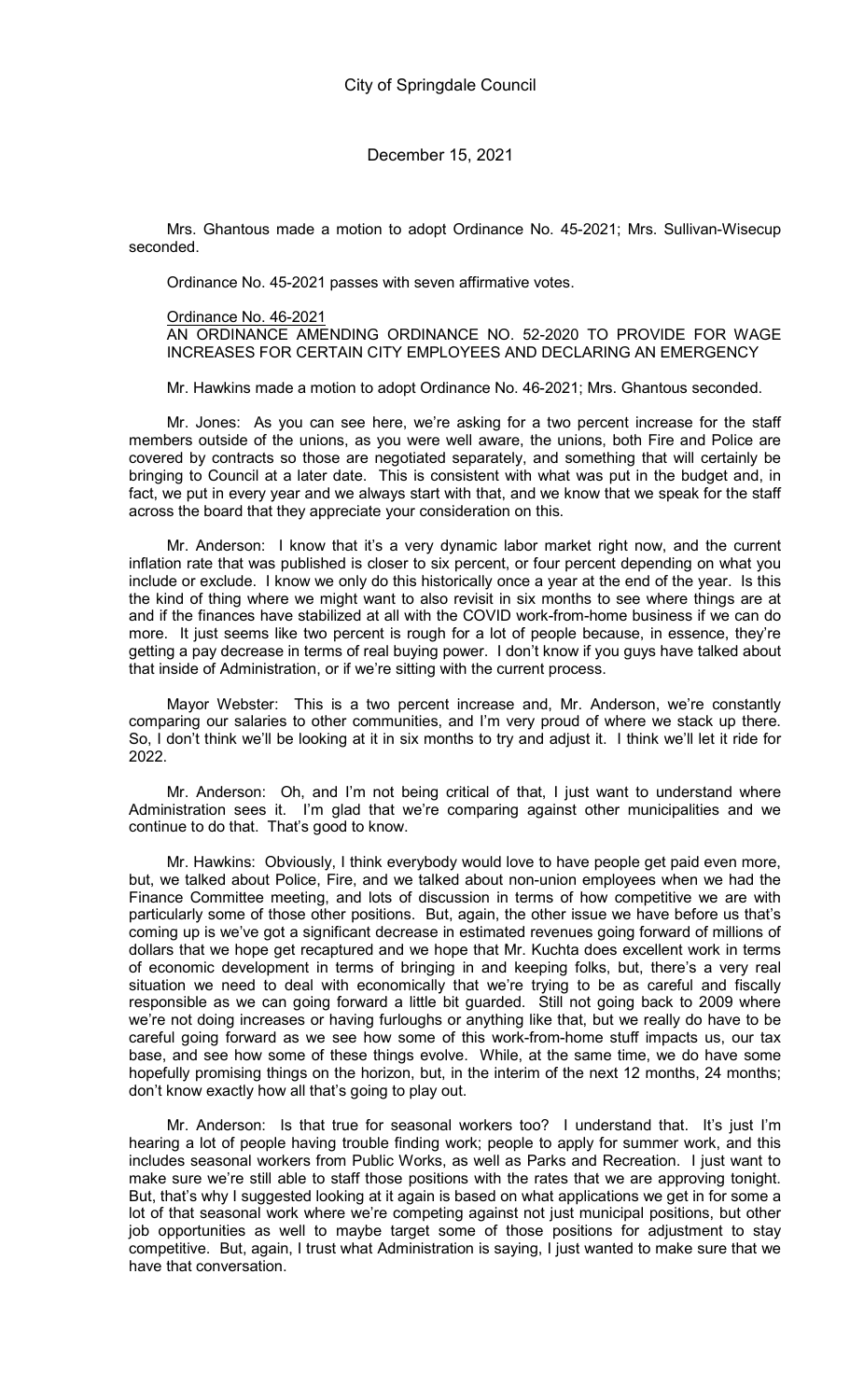Mr. Hawkins: I think, we've had things that have happened in the middle of the calendar fiscal year where there could be an adjustment to the pay scale that could come before Council to do that if we had a situation like that where we say, "Hey, look we're not getting folks coming in and applying for this position", and Administration looks at it and says, "We're not competitive with other municipalities", then we could have that situation take place, but, in terms of the broad two percent across the board, I think it's appropriate, but at the same time, being guarded with regard with what we have looking forward in 2022.

Mr. Ramirez: Mr. Jones, is this pay scale that we have, "Exhibit A", is this before the two percent raise or is this the current pay scale?

Mr. Jones: This is before.

Mr. Ramirez: Thank you.

Mayor Webster: I think Mr. Hawkins covered it pretty well with the \$4 million dollar shortfall in revenue which we're projecting, and we start off with \$2 million dollars just from the work-from-home, we figure it's going to cost us \$2 million dollars. We've got another \$2 million dollars in revenue from the vacant office buildings, and I would hate to make a commitment that we're going to take a look at it in six months. Because if we did take a look at it in six months, we very well may want to ratchet it back to one percent. So, I hear what you're saying, inflation is rampant, but I don't think that we can afford to come up with raises to our employees that our going to match the rate of inflation. Even the inflation in the Carter years where we were up to 18 percent, we weren't giving 18 percent raises, we were giving six and eight percent raises, which now seems like a real give away, but anyway, I think the two percent is very generous, and as Lawrence (Hawkins) said, if we've got a category that we think is out of line, and we do a survey through the Center For Local Governments and we find out that our street maintenance, for example, were vastly underpaid, then yes, and we've got the money, then we would come before the Finance Committee and Council and say, "Here's a group that's vastly underpaid and we need to make an adjustment", and we've done that before, but I don't think Jeff (Anderson), in all of the years that I've been associated with the City that we've ever had mid-year just said, "Okay, we're going to adjust the blanket raise up or decreases" either. Whatever we decided tonight is usually what we stick with for the year.

Mr. Jones: I wanted to go back to Mr. Ramirez. The tables and exhibits provided are inclusive of that, so, that would incorporate that two percent.

President Vanover: Well, correct me if I'm wrong, but did we just, about two years ago, we had surveyed our seasonal employees I think for Parks and Recreation, and we bolstered that because of competitiveness.

Mayor Webster: Well, yes we did because for years, we had not adjusted those raises. The previous Administrator didn't think we needed to take care of the part-time people, so those positions fell way, way, way behind, and yes, we did go out to the marketplace and see what other cities were paying lifeguards, concession workers, and so forth, and so on, and we made some across-the-board adjustments to bring those people up to something that's comparable to what they could earn in other cities.

Mr. Ramirez: Could we not, if we have difficulty hiring a certain pay grade bring them in at other than the "A" step. Can you bring them in at a "B" or "C" step instead of changing the whole pay scale?

Mr. Jones: Correct. And, we do that. We do that generally if we're bringing somebody in that's somewhat inexperienced or maybe not the education or training that we're looking for, we would start them at the bottom of the pay scale, but for folks that have certifications, the education, bring in years of experience, then we move them along. For example, when we're recruiting Police and Fire, just to use as an example, if we're bringing somebody in from another jurisdiction, they're not going to come here and work for the beginning of the pay scale. They're going to want comparable or a slight increase. Yes, the beauty of the range is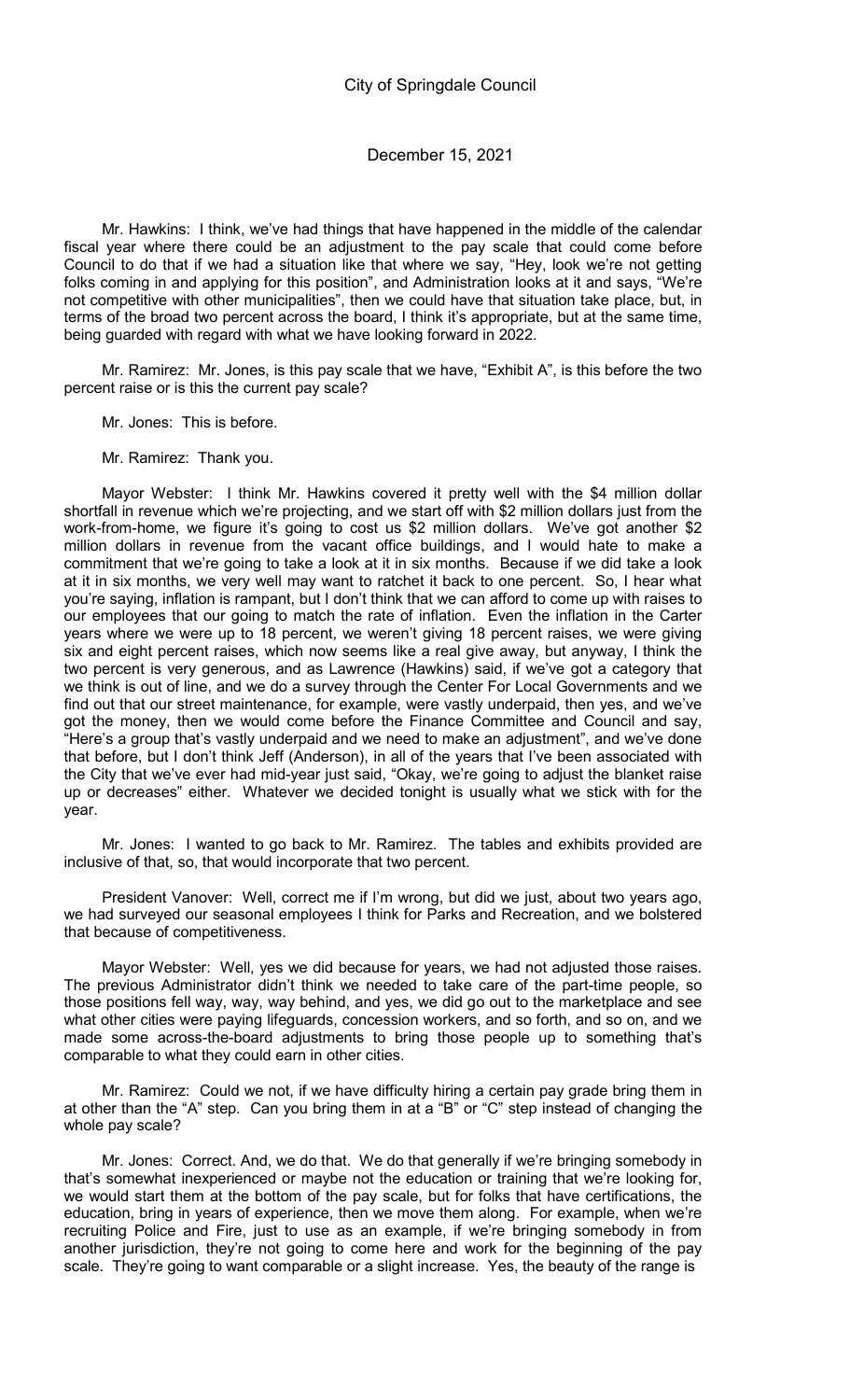Mr. Jones (continued): we can plug them in and we do that, Brian (Uhl), and I study that, we make recommendations to the Mayor with the Department Head's recommendation and then we make a decision based on that. So, the pay range really helps us out.

Ordinance No. 46-2021 passes with seven affirmative votes.

#### Ordinance No. 47-2021

AN ORDINANCE APPROVING A MAJOR MODIFICATION TO THE TRI-COUNTY MALL PLANNED UNIT DEVELOPMENT AND APPROVING THE PRELIMINARY DEVELOPMENT PLAN AT 11700 PRINCETON PIKE FOR A MIXED USE DEVELOPMENT

President Vanover: Council, this is a first reading. We do have a public hearing scheduled for next Wednesday, December 22<sup>nd</sup> during our special Council meeting. We will address this again then. Is there any discussion this evening? (None)

President Vanover: Next up we've got Resolution No. R18-2021. This is for Board of Zoning Appeals. Mr. Nienaber is currently serving in that position. I have been in contact with him, and he was interested in continuing, so, at this point, I will open the floor for nominations for the appointment to BZA.

Mr. Anderson made a motion to nominate Mr. Nienaber to return as a member of the Board of Zoning Appeals.

President Vanover: Then, by acclamation we'll put Mr. Nienaber's name in there.

Mr. Anderson: And he's been an excellent member, for what it's worth.

#### Resolution No. R18-2021

A RESOLUTION APPOINTING DAVE NIENABER TO SERVE AS A MEMBER OF THE CITY OF SPRINGDALE BOARD OF ZONING APPEALS FOR THE TERM ENDING NOVEMBER 30, 2025

Mr. Anderson made a motion to adopt Resolution No. R18-2021; Mr. Hawkins seconded.

Resolution No. R18-2021 passes with seven affirmative votes.

#### Resolution No. R19-2021

A RESOLUTION CONFIRMING THE MAYOR'S RE-APPOINTMENT OF SCOTT GARRISON TO SERVE ANOTHER TERM AS A MEMBER OF THE CITY OF SPRINGDALE BOARD OF HEALTH FOR THE TERM ENDING DECEMBER 31, 2023

Mrs. Sullivan Wisecup made a motion to adopt Resolution No. R19-2021; Mr. Hawkins seconded.

Mayor Webster: I'd like to speak in favor of the following three Resolutions. Resolution No. R19-2021, Resolution No. R20-2021, and Resolution No. R21-2021. They all three involve members of the Board of Health. Reappointing existing members, and I can't say enough for the contributions that Scott Garrison, Carol Quinlan-Hall, and James Squires contribute to the Board. They're invaluable to us, and they've done an excellent job, good attendance, and I urge a "yes" vote to reconfirm all three of these folks. Thank you.

Resolution No. R19-2021 passes with seven affirmative votes.

#### Resolution No. R20-2021

A RESOLUTION CONFIRMING THE MAYOR'S RE-APPOINTMENT OF CAROL QUINLAN-HALL TO SERVE ANOTHER TERM AS A MEMBER OF THE CITY OF SPRINGDALE BOARD OF HEALTH FOR THE TERM ENDING DECEMBER 31, 2023

Mr. Hawkins made a motion to adopt Resolution No. R20-2021; Mrs. Sullivan-Wisecup seconded.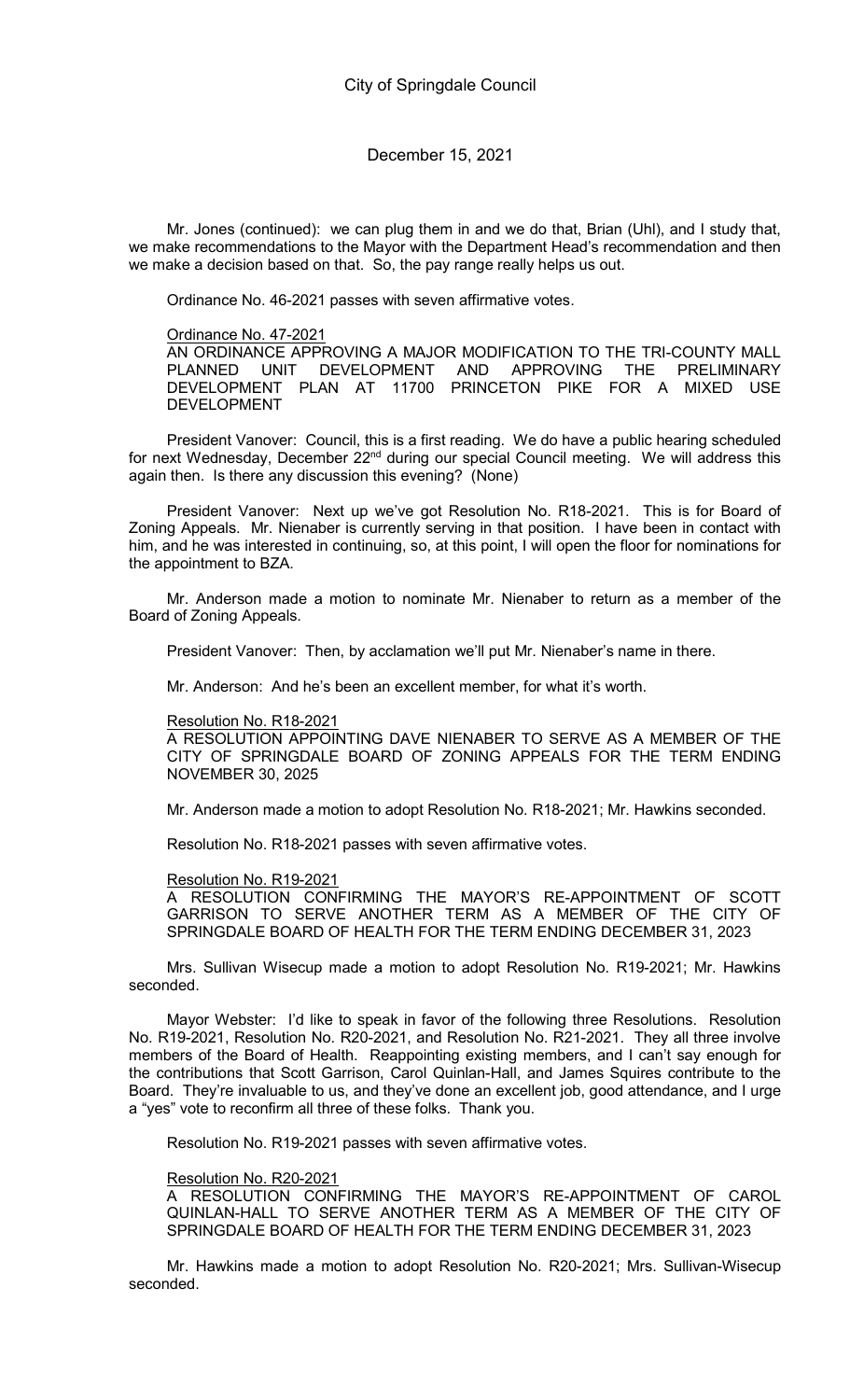Resolution No. R20-2021 passes with seven affirmative votes.

# Resolution No. R21-2021

A RESOLUTION CONFIRMING THE MAYOR'S RE-APPOINTMENT OF JIM SQUIRES TO SERVE ANOTHER TERM AS A MEMBER OF THE CITY OF SPRINGDALE BOARD OF HEALTH FOR THE TERM ENDING DECEMBER 31, 2023

Mr. Hawkins made a motion to adopt Resolution No. R21-2021; Mrs. Sullivan-Wisecup seconded.

Resolution No. R21-2021 passes with seven affirmative votes.

President Vanover: Next up is Resolution No. R22-2021. This is seating an individual on Charter Revision Committee. At this point, I'll open up the floor for nominations.

Mrs. Sullivan-Wisecup: I would like to bring up the name of Jeff Singleton. Jeff has 40 plus years in healthcare management, primarily as a licensed nursing home administrator and executive director. His last position was as a vice president of operations for Boulder Healthcare overseeing nine nursing homes in southern Ohio, and his civic responsibilities have been in Yellow Springs Chamber of Commerce, Treasurer, President, and he has also been a Councilman of the Village Council of Yellow Springs and he's currently a member of the Springdale CRA Housing Council which he will step down from if he is put in this position. He is a long time resident of Springdale. He lived here from 1983 through 1990, and then moved away, and he came back from 2009, and he currently is here.

Mayor Webster: I think Mrs. Sullivan-Wisecup covered it, but, he is my appointment to CRA, and so he has assured me that he will tender his resignation assuming that he's appointed to this position.

President Vanover: Any other nominations? (None) Then by acclamation, Mrs. McNear will you read Resolution No. R22-2021 with Jeff Singleton.

## Resolution No. R22-2021

A RESOLUTION APPOINTING JEFF SINGLETON TO SERVE AS A MEMBER OF THE CITY OF SPRINGDALE CHARTER REVISION COMMITTEE FOR THE TERM ENDING DECEMBER 31, 2026

Mrs. Sullivan-Wisecup made a motion to adopt Resolution No. R22-2021; Mrs. Ghantous seconded.

Resolution No. R22-2021 passes with seven affirmative votes.

President Vanover: Next up we have Resolution No. R23-2021. This is to fill a position. The term expired on Civil Service and I was in contact with Mr. Coleman and he would be very much interested in continuing on. At this point I'll open the floor for nominations.

Mr. Hawkins made a motion to nominate Mr. Robert Coleman for the Civil Service Commission.

President Vanover: Any other nominations? (None) Then, by acclamation, Mrs. McNear would you read Resolution No. R23-2021.

## Resolution No. R23-2021

A RESOLUTION APPOINTING ROBERT COLEMAN TO SERVE AS A MEMBER OF THE CITY OF SPRINGDALE CIVIL SERVICE COMMISSION FOR THE TERM ENDING DECEMBER 31, 2024

Mr. Hawkins made a motion to adopt Resolution No. R23-2021; Mrs. Sullivan-Wisecup seconded.

Resolution No. R23-2021 passes with seven affirmative votes.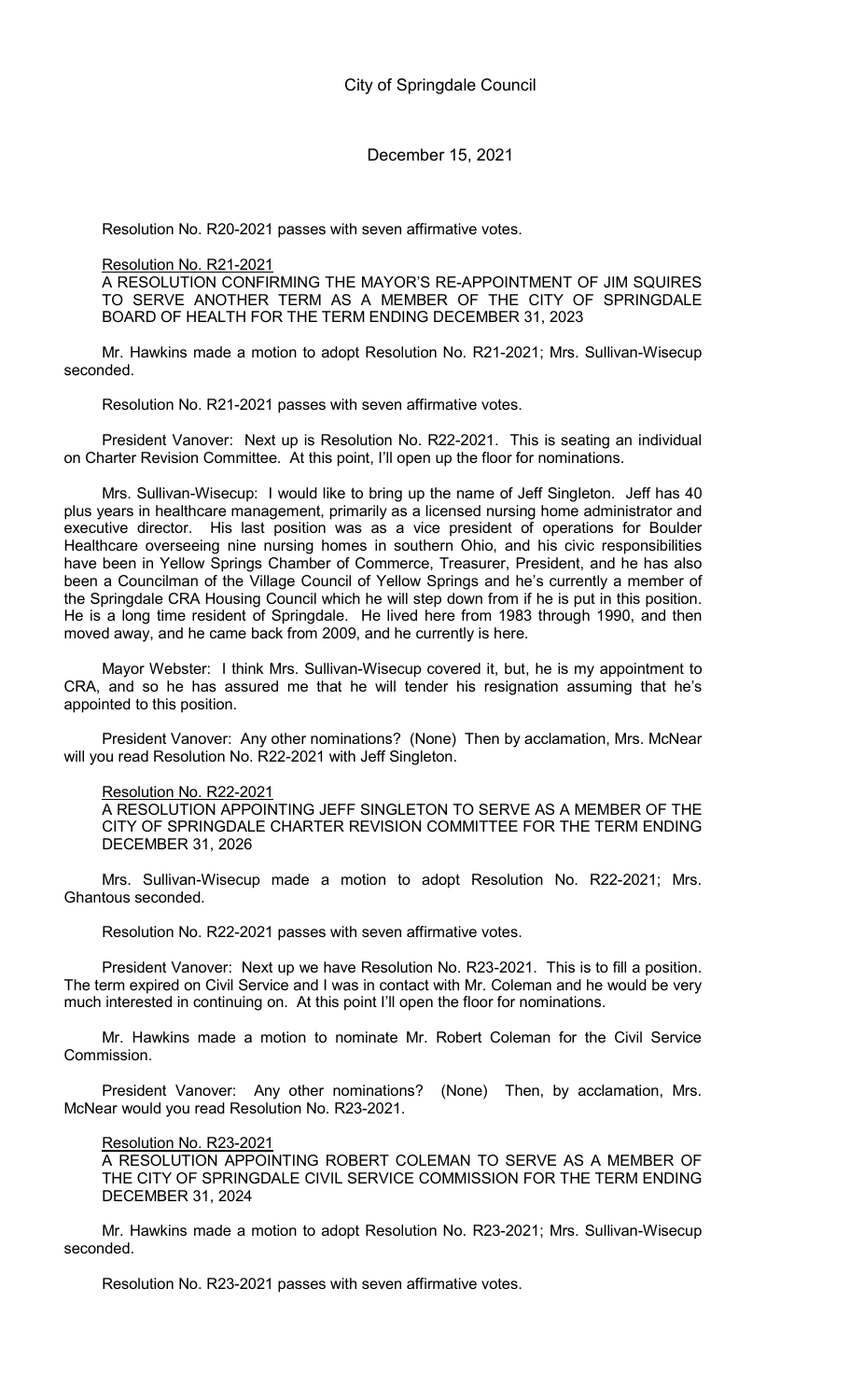President Vanover: Next item, Council, I have reached out on numerous occasions to Mr. Roy Mitchell to see of his interest in continuing, and I have yet to get contact back. This Committee is not pressed that it is necessary that we have to act this evening, so I'd like to, if it's okay with you ask that we table this and reach out one more time and if not, then next meeting address it.

Mr. Anderson: I see Roy (Mitchell) on walks most weeks. If I catch him, I can reach out to him if you'd like too. He walks right by my house most days.

President Vanover: Okay. That would be perfect. I called twice and the voicemail was full, and then today, about, noon, I called and left a voice message. So, I'd hate to shut somebody out that's interested.

Mr. Anderson: If I catch him, I'll be sure to let him know you're looking for him.

Resolution No. R24-2021<br>A RESOLUTION APPOINTING TO SERVE AS A MEMBER OF THE CITY OF SPRINGDALE TAX REVIEW BOARD FOR THE TERM ENDING DECEMBER 31, 2023

Mr. Hawkins made a motion to table Resolution No. R24-2021 to our January  $5<sup>th</sup>$  meeting; Mr. Anderson seconded.

Motion to table Resolution No. 24-2021 until the January  $5<sup>th</sup>$  meeting passes with seven affirmative votes.

#### Old Business

President Vanover: We have some Council appointments that need Council approval. First off would be the position of Board of Zoning Appeals (BZA). Mr. Anderson has expressed his willingness to continue, but, at this point, I will open the floor for nominations.

Mr. Hawkins made a motion to nominate Jeffrey Anderson to the Board of Zoning Appeals; Mrs. Ghantous seconded.

President Vanover: Any other nominations? (None) Then, by acclamation we will vote on the appointment of Mr. Jeffrey Anderson to Board of Zoning Appeals.

Motion to nominate Mr. Jeffrey Anderson to return to the Board of Zoning Appeals passes with seven affirmative votes.

President Vanover: Next up would be Planning Commission, and Mrs. Sullivan-Wisecup has expressed an interest in continuing. So, I will open the floor for nominations.

Mr. Hawkins made a motion to nominate Mrs. Megan Sullivan-Wisecup to Planning Commission; Mr. Ramirez seconded.

President Vanover: Any other nominations? (None) Then, by acclamation we will vote on the appointment of Mrs. Meghan Sullivan-Wisecup.

Motion to nominate Mrs. Meghan Sullivan-Wisecup to return to Planning Commission passes with seven affirmative votes.

President Vanover: We have one more that Mrs. McNear brought up earlier; the position to O-K-I. Mr. Anderson has expressed his willingness to continue, so I will take nominations.

Mrs. Sullivan-Wisecup made a motion to nominate Mr. Jeffrey Anderson to O-K-I; Mr. Ramirez seconded.

Mr. Anderson: You guys are really missing out. We talk about roads, and bridges, and TIF's. We're going to do the Brent Spence Bridge here in the next couple of years; it's going to be pretty hot.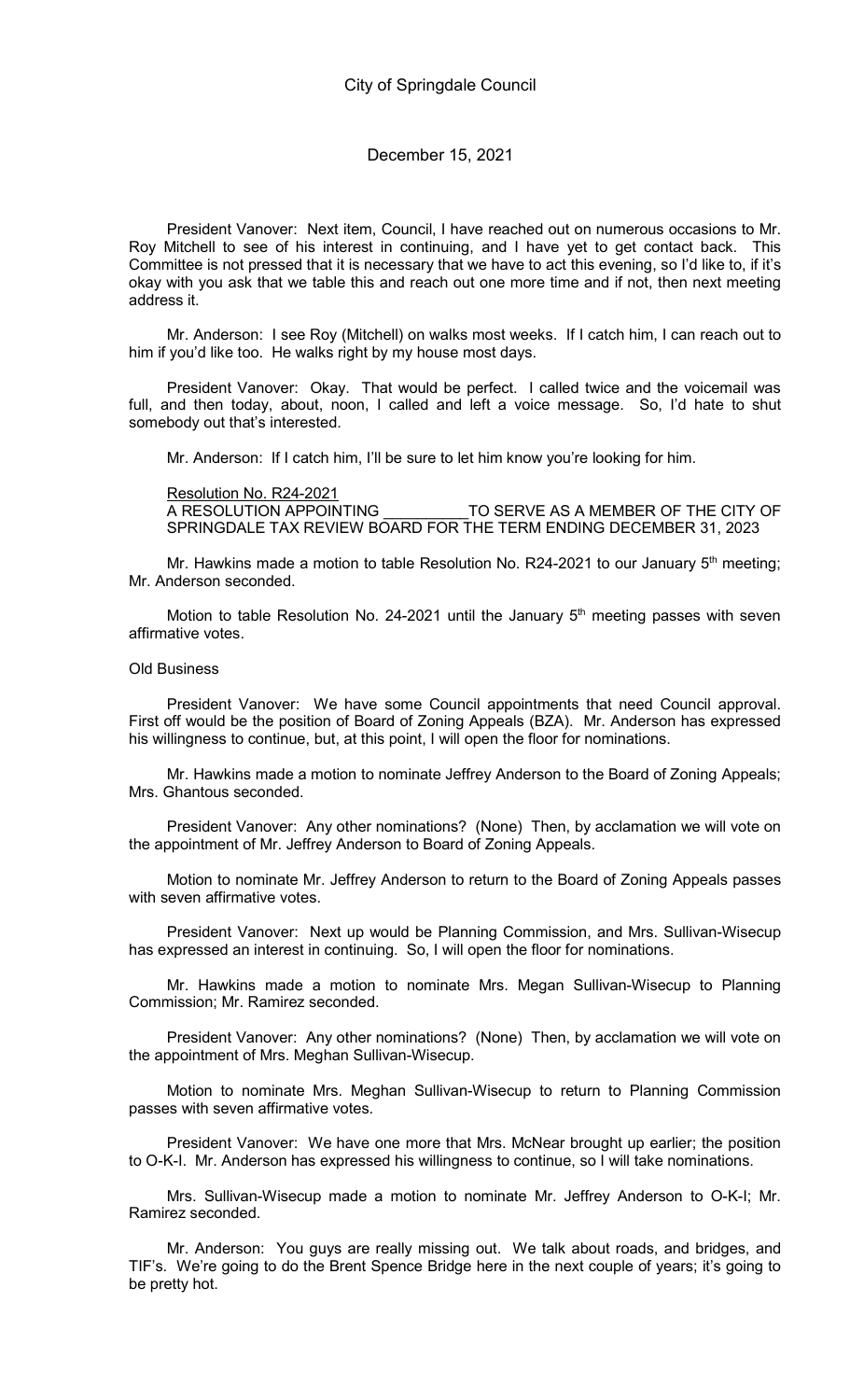Mrs. Sullivan-Wisecup: You're so excited about it, I really just don't want to take it away.

Mr. Anderson: Alright. Thank you.

President Vanover: I'm not going to hold my breath on the Brent Spence Bridge.

Motion to the appointment of Mr. Jeffrey Anderson to O-K-I passes with seven affirmative votes.

President Vanover: Mr. Anderson is back and he's going to bring home the Brent Spence Bridge (laughter).

Mr. Anderson: You know, Mr. President, we actually have, one of our Planning Commission members, Mr. Okum was appointed recently to a special committee for the Brent Spence Bridge for the regional planning committee. So, we've got two heavy hitters now lined up, and from Springdale on that so, it's going to happen.

Mr. Ramirez: Just bring it to Springdale. (Laughter)

Mr. Anderson: I've got some other bridges I can sell you if you're interested. (Laughter)

New Business and the new state of the new state of the None of the None of the None of the None of the None of the None of the None of the None of the None of the None of the None of the None of the None of the None of the

## Executive Session – Economic Development

President Vanover: We have a request for an executive session. Mr. Jones, there was an additional item.

Mr. Jones: Yes, we have both of those ready.

Mrs. Sullivan-Wisecup: I ask that we be excused into Executive Session for Ohio Revised Code Section 121.22(G)(4) to prepare for conduct or review negotiations or bargaining sessions with public employees concerning their compensation, or other terms or conditions for their employment, and under the City Charter to discuss economic development.

Mrs. Ghantous: Second.

The motion to move to adjourn into an Executive Session for the purpose of an Executive Session for Ohio Revised Code Section 121.22(G)(4) to prepare for conduct or review negotiations or bargaining sessions with public employees concerning their compensation, or other terms or conditions for their employment, and under the City Charter to discuss economic development passes with seven affirmative votes. Council departed chambers at 8:23 p.m. Council returned to chambers at 9:39 p.m.

## Meetings and Announcements

Mrs. Sullivan-Wisecup: Planning Commission will meet on January 11<sup>th</sup> at 7:00 p.m. in these chambers.

## Communications from the Audience - None

#### Update on legislation still in development

Mr. Hawkins: As you review your Internal Memorandum, Item Number I was addressed in terms of several resolutions for Council appointments to various boards and commissions and committees. We had R18-2021; appointing Dave Nienaber to Board of Zoning Appeals, R22-2021; appointing Jeff Singleton to the Charter Revision Board, R23-2021 appointing Robert Coleman to the Civil Service Commission. All of those passed with a 7-0 vote. We also had R24-2021 which was tabled to our January  $5<sup>th</sup>$  2022 meeting. Item Number II was address with Ordinance No. 44-2021; Adopting the Final Appropriation and Transfer